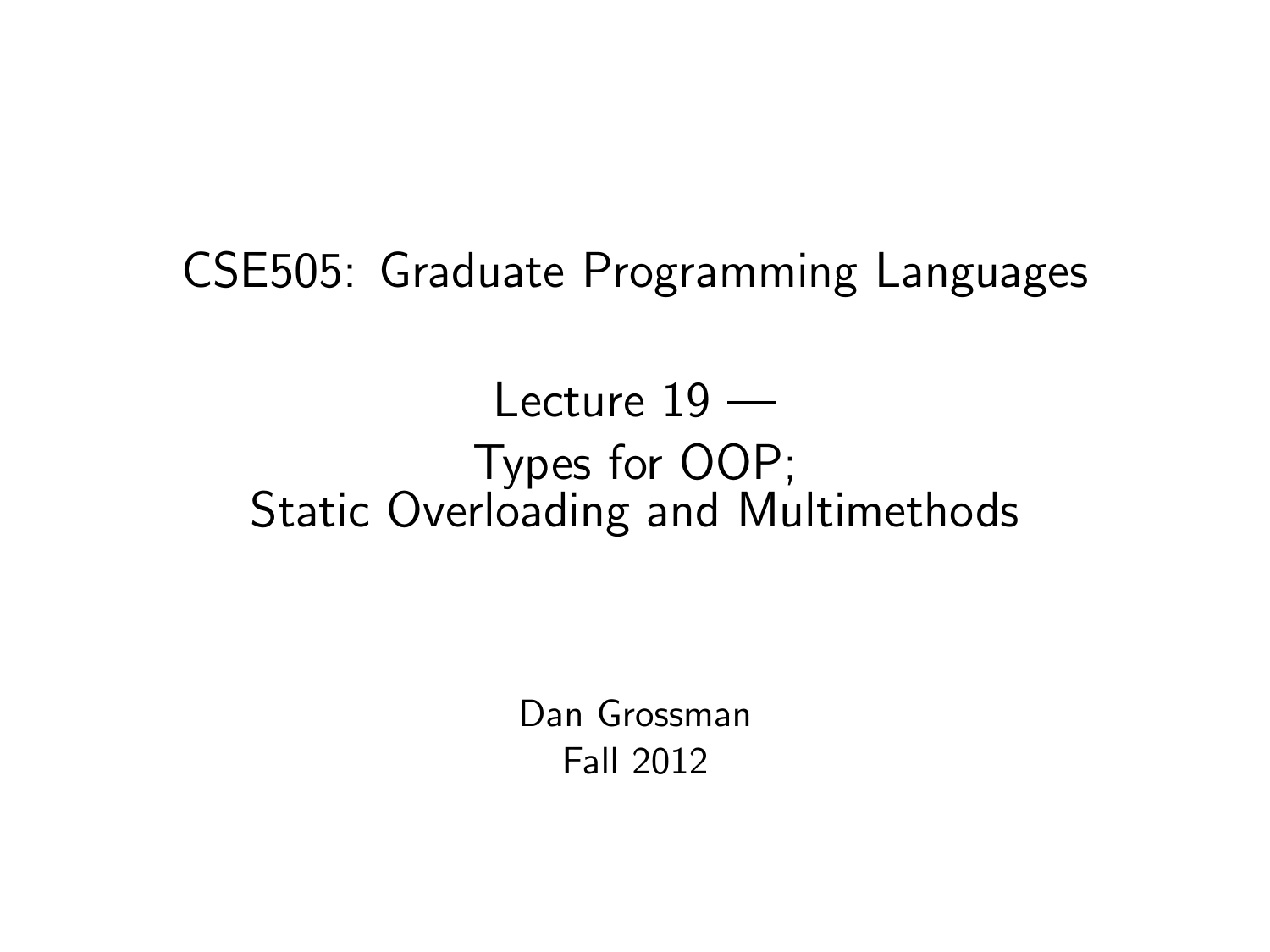# So far.

Last lecture (among other things):

- $\triangleright$  The difference between OOP and "records of functions with shared private state" is dynamic-dispatch (a.k.a. late-binding) of self
- $\blacktriangleright$  (Informally) defined *method-lookup* to implement dynamic-dispatch correctly: use run-time tags or code-pointers

Now:

- $\triangleright$  Purpose of static typing for (pure) OOP
- $\triangleright$  Subtyping and contrasting it with subclassing
- $\triangleright$  Static overloading
- $\blacktriangleright$  Multimethods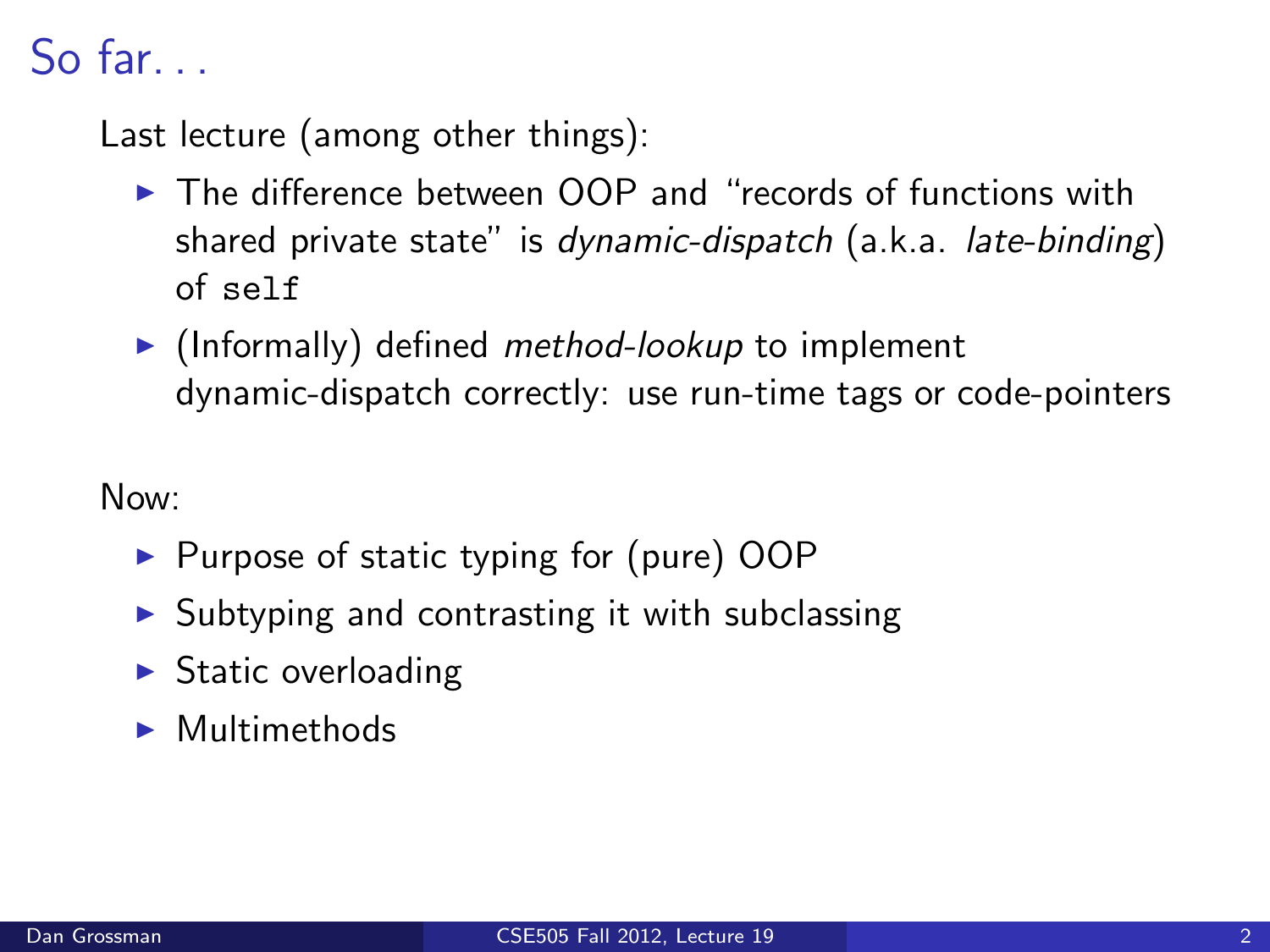# Type-Safety in OOP

Remember the two main goals we had with static type systems:

- $\triangleright$  Prevent "getting stuck" which is how we encode language-level errors in our operational semantics
	- $\triangleright$  Without rejecting too many useful programs
- $\triangleright$  Enforce abstractions so programmers can hide application-level things and enforce invariants, preconditions, etc.
	- $\triangleright$  Subtyping and parametric polymorphism do this in complementary ways, assuming no downcasts or other run-time type tests

Pure OOP has only method calls (and field accesses)

- $\triangleright$  A method-lookup is stuck if receiver has no method with right name/arity (no match)
- If we add overloading, a method-lookup is stuck if receiver has no "best" method (no best match)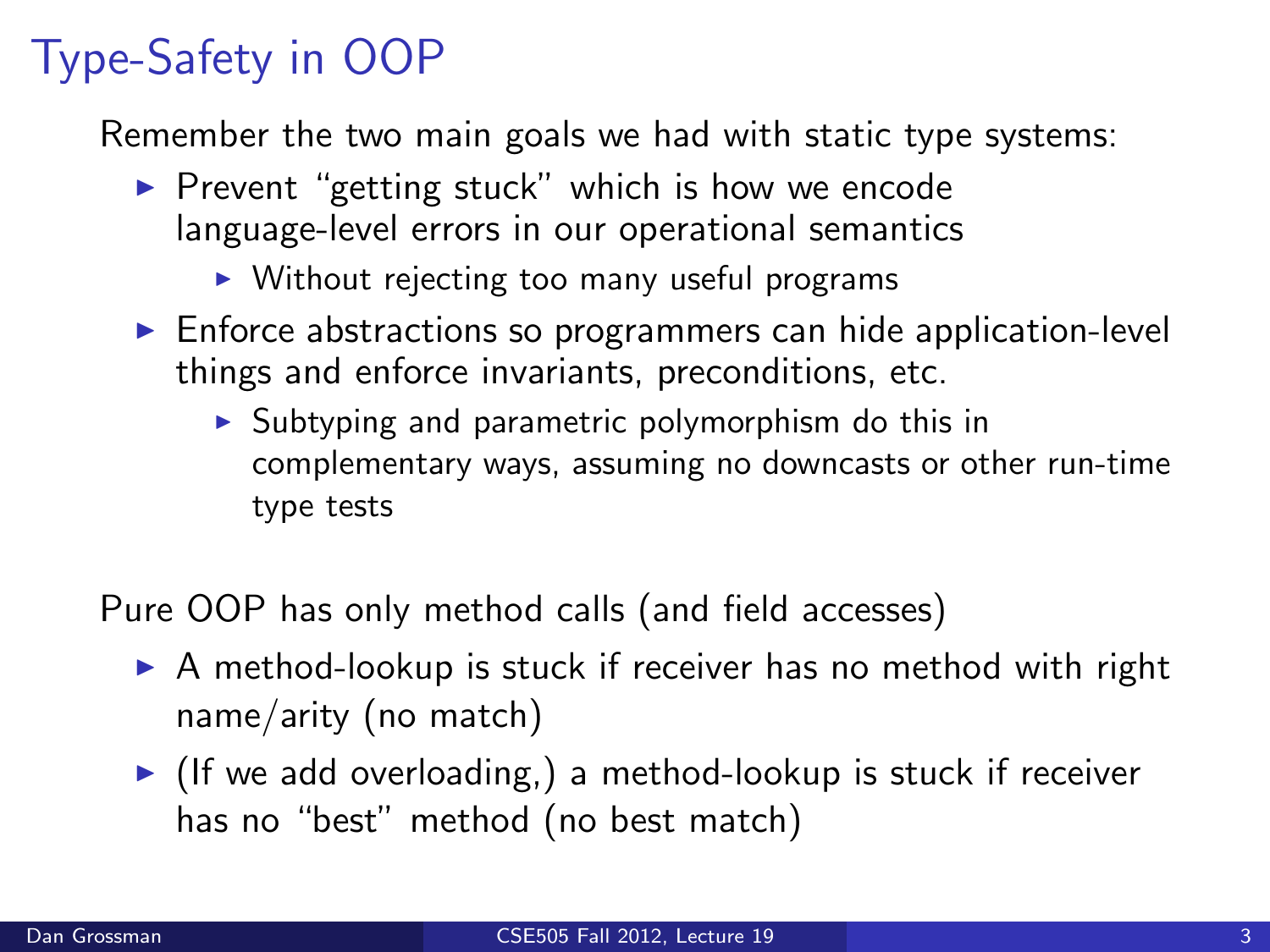### Structural or Nominal

A straightforward structural type system for OOP would be like our type system with record types and function types

- $\triangleright$  An object type lists the methods that objects of that type have, plus the the types of the argument(s) and result(s) for each method
- $\triangleright$  Sound subtyping just as we learned
	- $\triangleright$  Width, permutation, and depth for object types
	- $\triangleright$  Contravariant arguments and covariant result for each method type in an object type

A nominal type system could give named types and explicit subtyping relationships

- $\triangleright$  Allow a subset of the subtyping (therefore sound) of the structural system (see lecture 11 for plusses/minuses)
- $\triangleright$  Common to reuse class names as type names and require subclasses to be subtypes...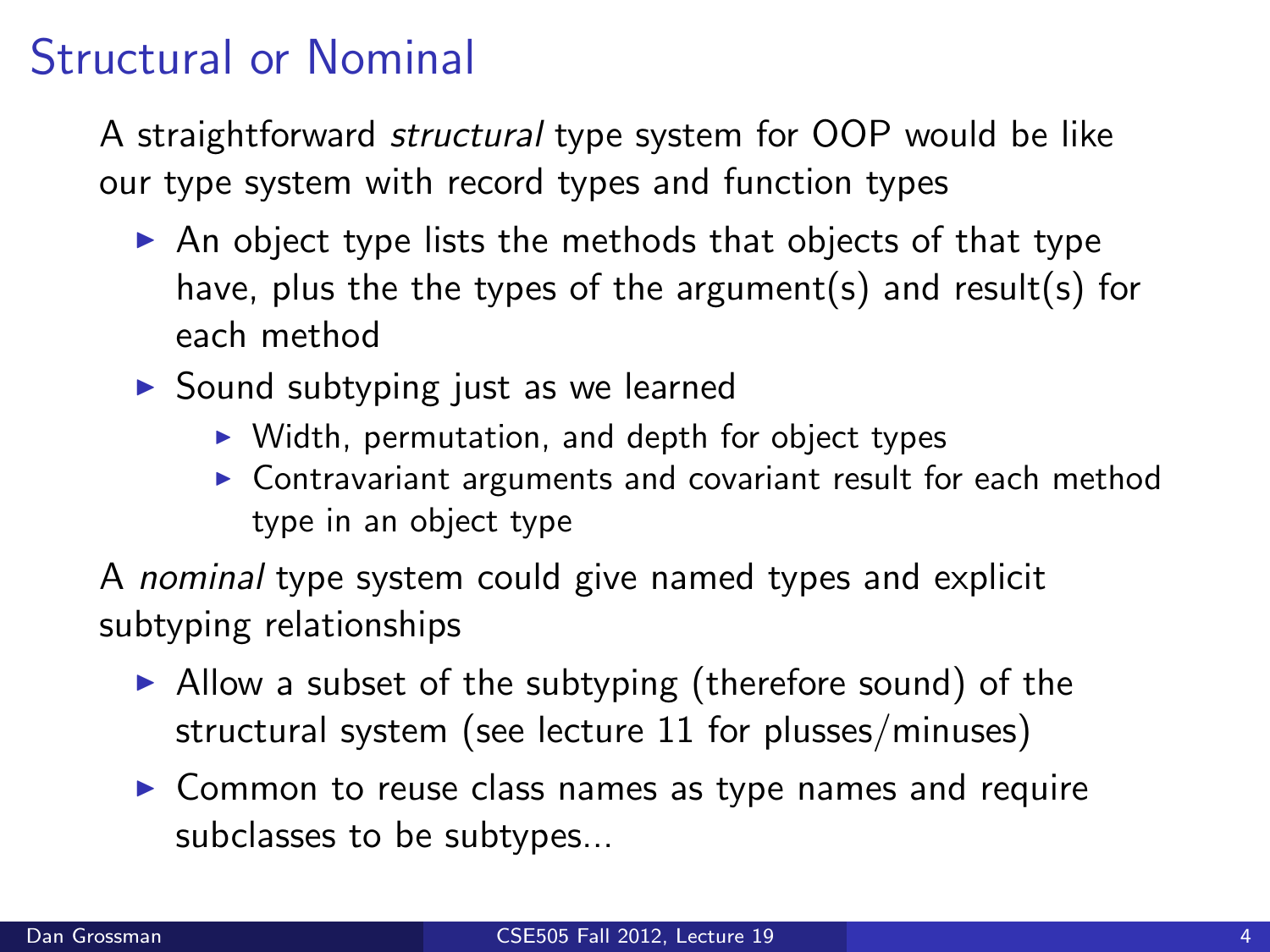## Subclassing is Subtyping

Statically typed OOP languages often purposely "confuse" classes and types: C is a class and a type and if C extends D then C is a subtype of  $D$ 

Therefore, if C overrides m, the type of m in C must be a subtype of the type of  $m$  in  $D$ 

Just like functions, method subtyping allows contravariant arguments and covariant results

If code knows it has a  $C$ , it can call methods with "more" arguments and know there are "fewer" results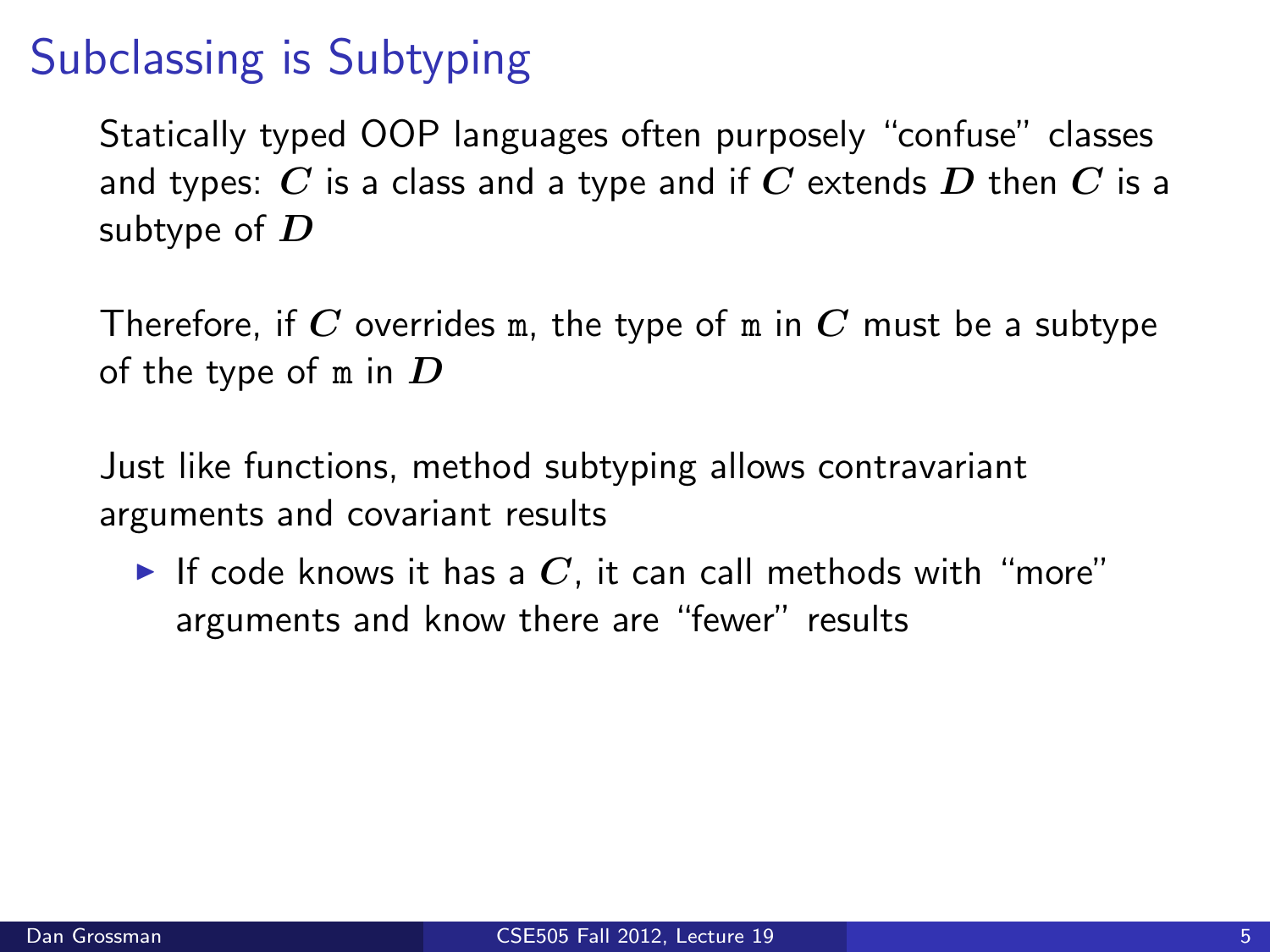## Subtyping and Dynamic Dispatch

We defined dynamic dispatch in terms of functions taking self as an argument

But unlike other arguments, self is *covariant*!!

- $\blacktriangleright$  Else overriding method couldn't access new fields/methods
- $\triangleright$  Sound because self must be passed, not another value with the supertype

This is the key reason encoding OOP in a typed  $\lambda$ -calculus requires ingenuity, fancy types, and/or run-time cost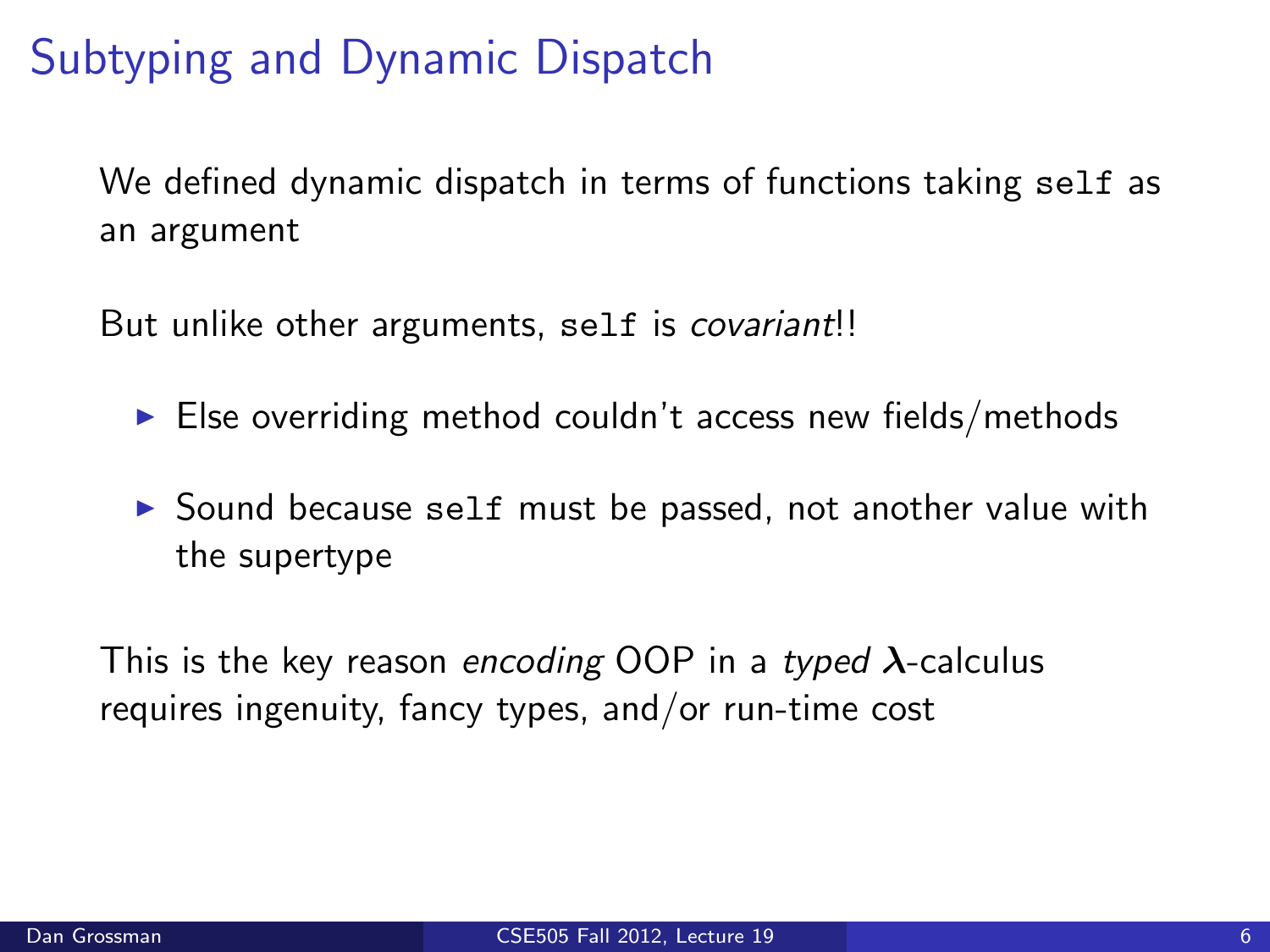## More subtyping

With single-inheritance and the class/type confusion, we don't get all the subtyping we want

Example: Taking any object that has an m method from int to int

Interfaces help somewhat, but class declarations must still say they implement an interface

 $\triangleright$  An interface is just a named type independent of the class hierarchy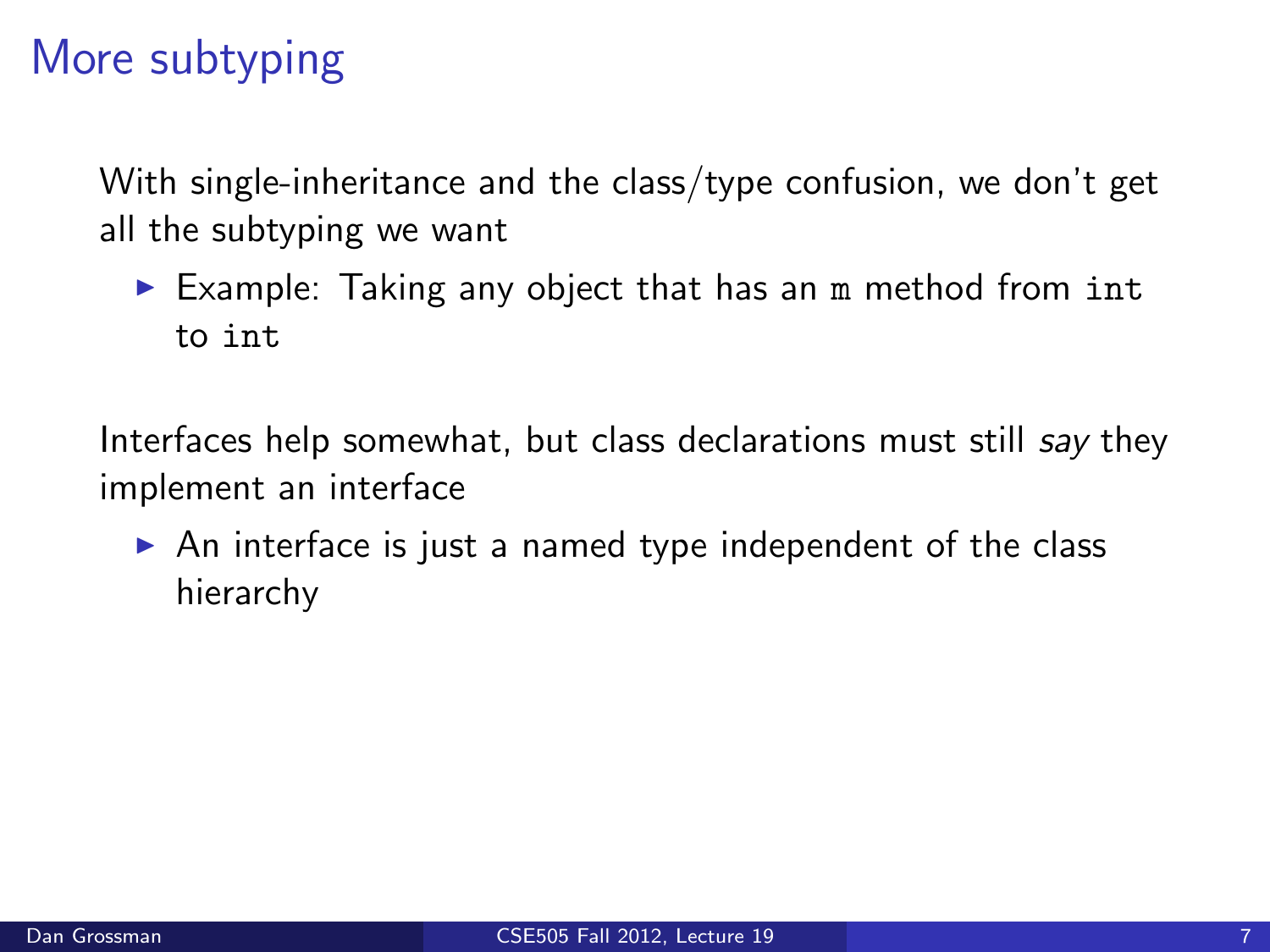## Why subsume?

Subsuming to a supertype allows reusing code expecting the supertype

It also allows hiding if you don't have downcasts, etc. Example:

interface I { int distance(Point1 p); } class Point1 implements  $I \{ ... I f() \{ self \} ... \}$ 

But again objects are awkward for many binary methods

 $\blacktriangleright$  distance takes a Point1, not an I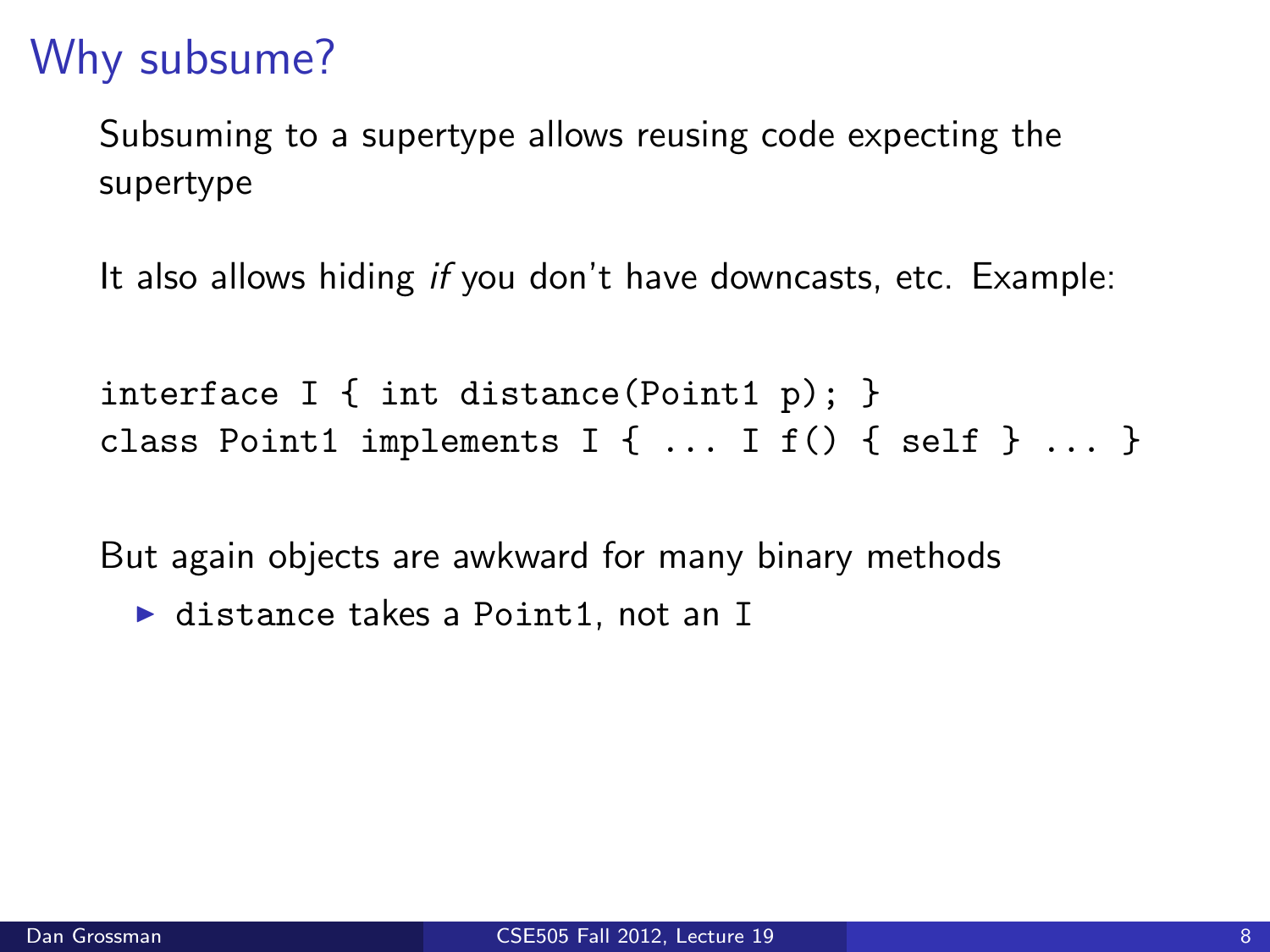## More subclassing

Breaking one direction of "subclassing  $=$  subtyping" allowed more subtyping (so more code reuse and/or information hiding)

Breaking the other direction ("subclassing does not imply subtyping") allows more inheritance (so more code reuse)

Simple idea: If C extends D and overrides a method in a way that makes  $C \leq D$  unsound, then  $C \not\leq D$ . This is useful: class P1  $\{ \dots$  Int  $get_x()$ ; Bool compare(P1);  $\dots$  }

class P2 extends P1  $\{ \ldots$  Bool compare(P2);  $\ldots$  }

But this is not always correct...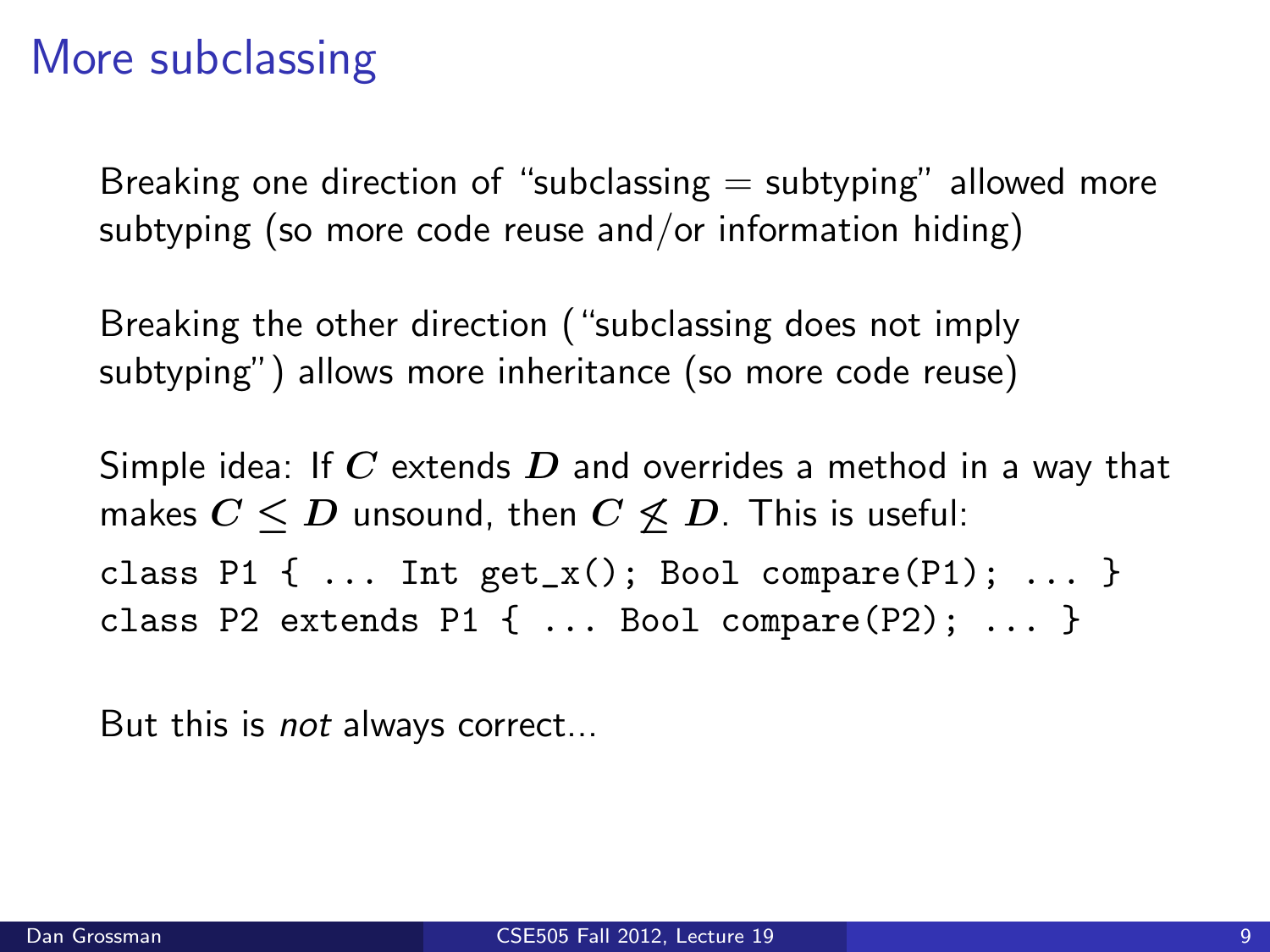#### Subclass not a subtype

```
class P1 {
  Int x;
  Int get_x() \{ x \}Bool compare(P1 p) { self.get_x() == p.get_x()}
}
class P2 extends P1 {
  Int y;
  Int get_y() \{y\}Bool compare(P2 p) { self.get_x() == p.get_x() &self.get_y() == p.get_y()}
```
► As expected, P2<P1 is *unsound* (assuming compare in P2 is overriding unlike in Java or  $C_{++}$ )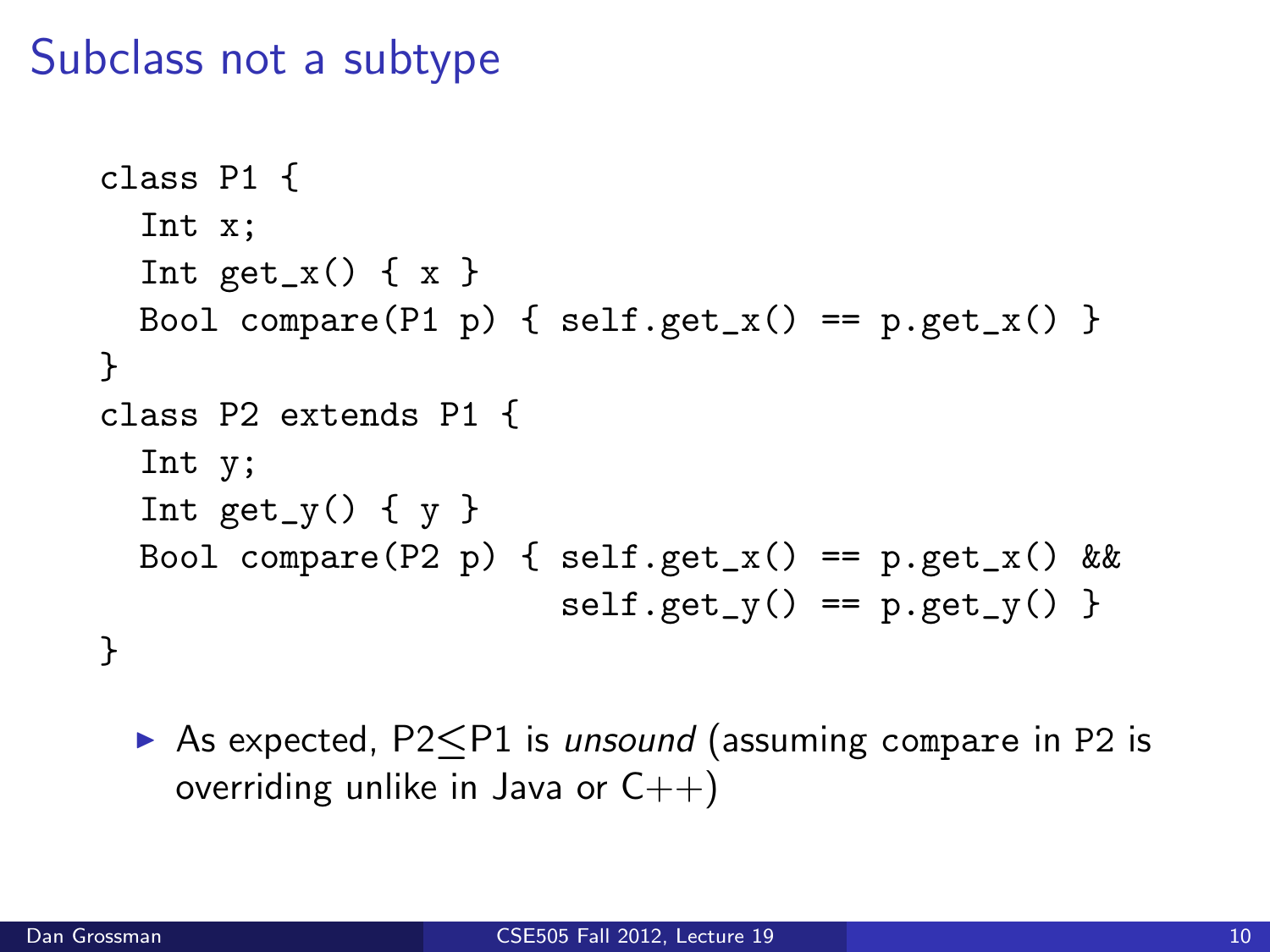#### Subclass not a subtype

- $\triangleright$  Can still inherit implementation (need not reimplement get\_x)
- $\triangleright$  We cannot always do this: what if get\_x called self.compare? Possible solutions:
	- $\triangleright$  Re-typecheck get\_x in subclass
	- ► Use a "Really Fancy Type System"

There may be little use in allowing subclassing that is not subtyping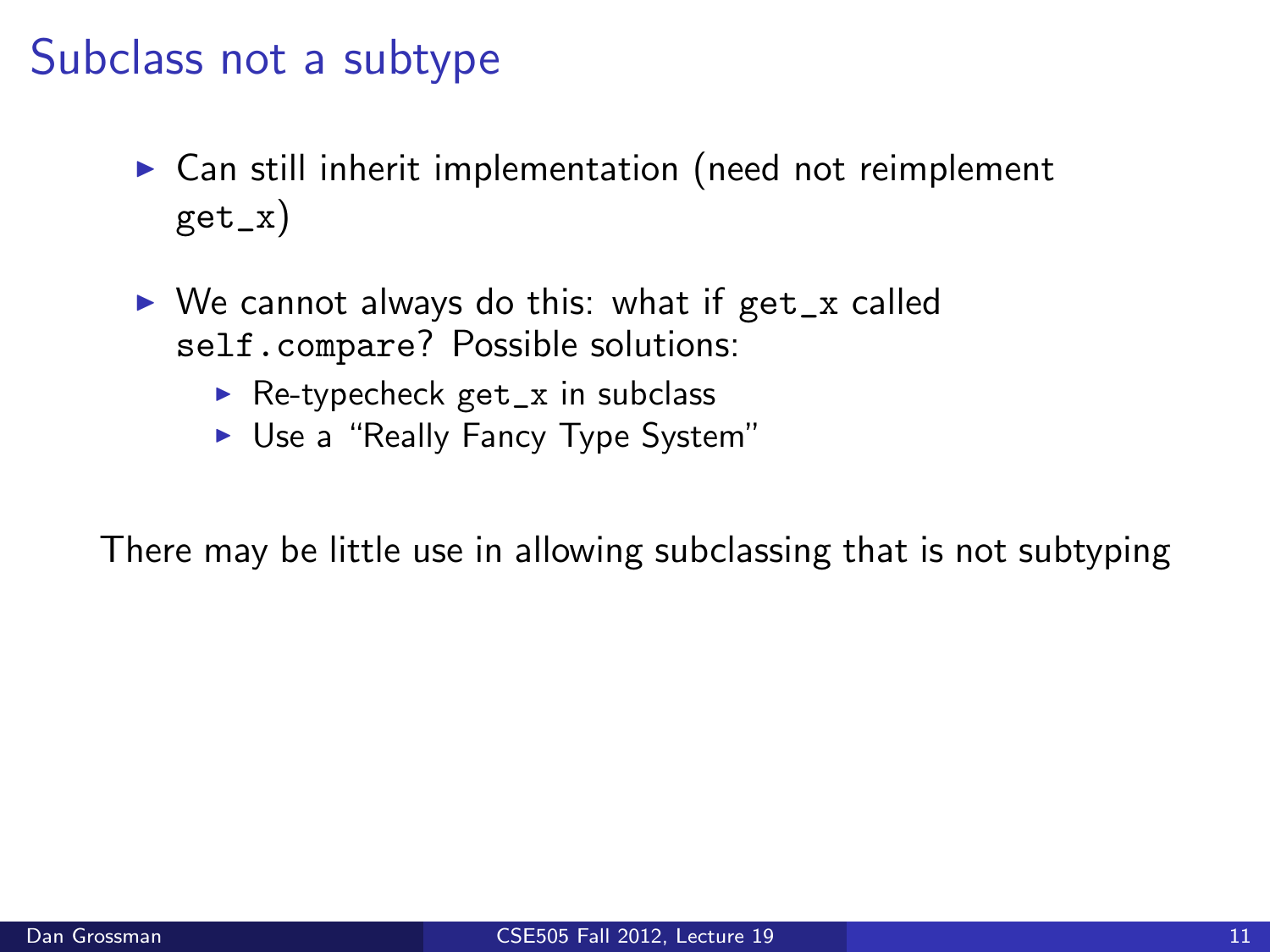### Summary of subclass vs. subtype

Separating types and classes expands the language, but clarifies the concepts:

- $\triangleright$  Typing is about interfaces, subtyping about broader interfaces
- $\triangleright$  Subclassing is about inheritance and code-sharing

Combining typing and inheritance restricts both

- $\triangleright$  Most OOP languages purposely confuse subtyping (about type-checking) and inheritance (about code-sharing), which is reasonable in practice
- $\triangleright$  But please use subclass to talk about inheritance and subtype to talk about static checking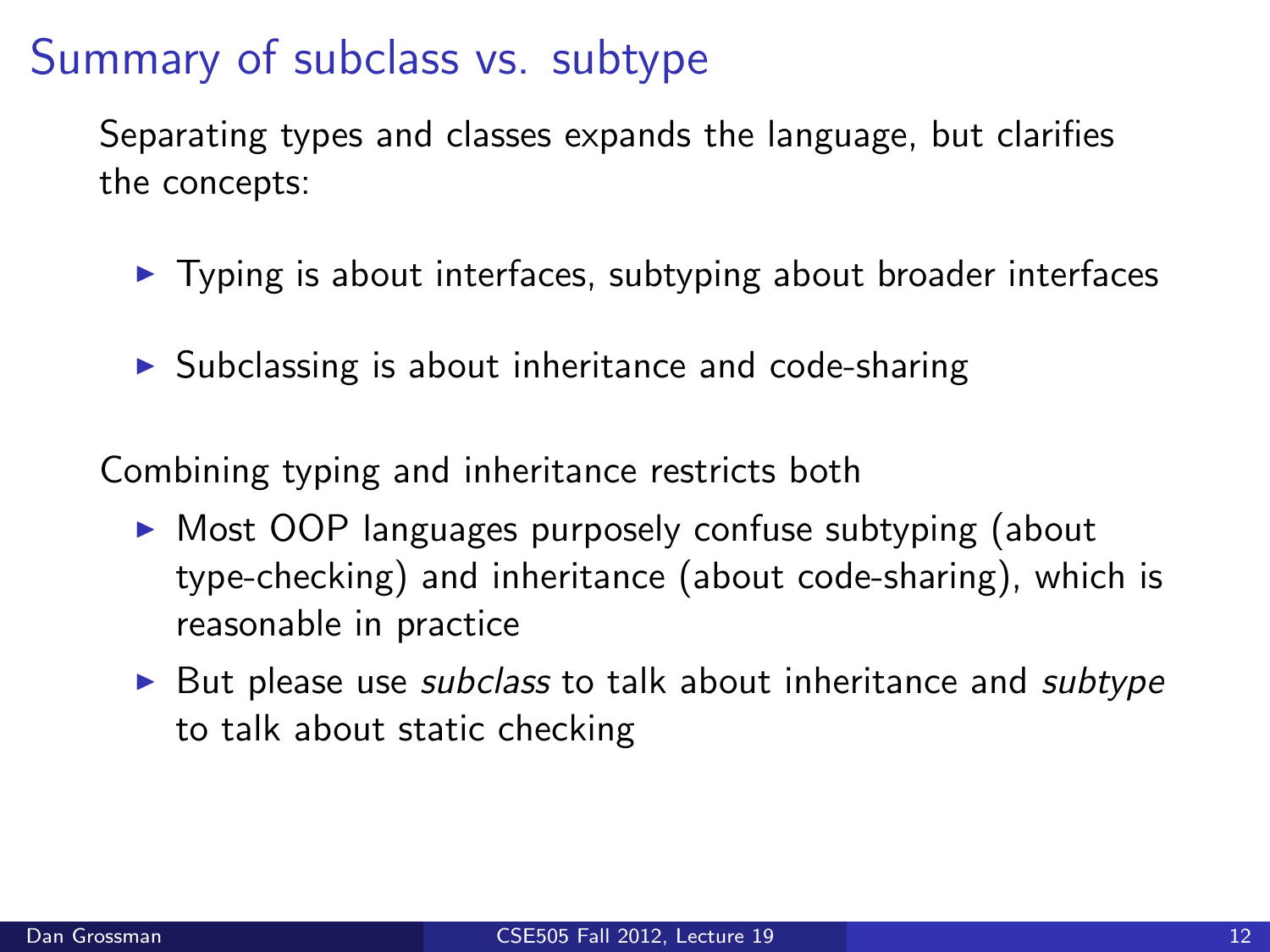## Static Overloading

So far, we have assumed every method had a different name

 $\triangleright$  Same name implied overriding and required a subtype

Many OOP languages allow the same name for different methods with *different argument types*:

> A f(B x) { ... }  $C f(D x, E y) \{ ... \}$  $F f(G x, H z) \{ \ldots \}$

Complicates definition of method-lookup for e1.m(e2,...,en)

Previously, we had dynamic-dispatch on e1: method-lookup a function of the class of the object e1 evaluates to (at run-time)

We now have *static overloading*: Method-lookup is also a function of the types of  $e_2, \ldots, e_n$  (at compile-time)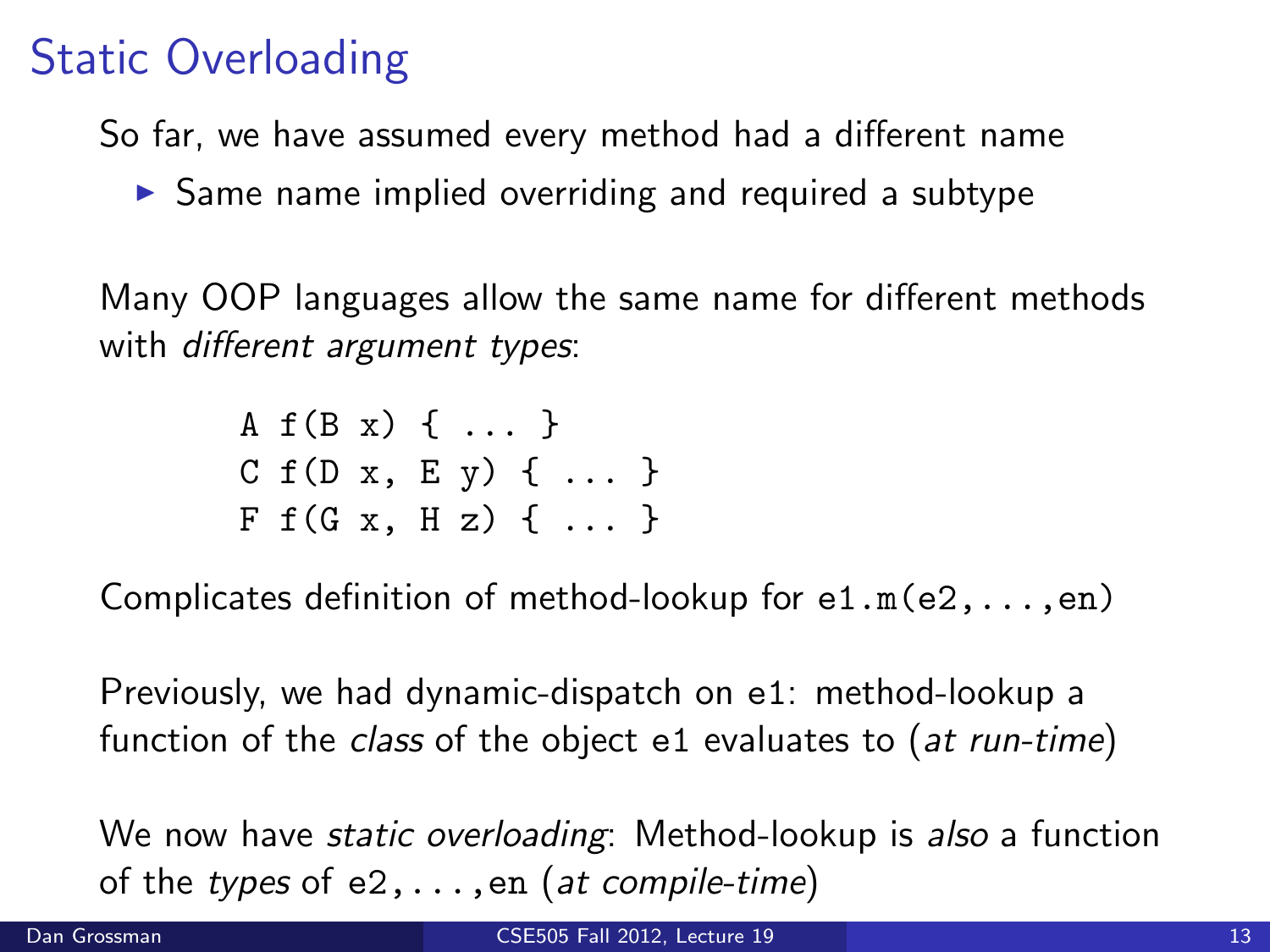### Static Overloading Continued

Because of subtyping, multiple methods can match a call!

"Best-match" can be roughly "Subsume fewest arguments. For a tie, allow subsumption to immediate supertypes and recur"

Ambiguities remain (no best match):

- $\triangleright$  A f(B) vs. C f(B) (usually rejected)
- A f(I) vs. A f(J) for f(e) where e has type  $T, T \leq I$ ,  $T \leq J$  and  $I,J$  are incomparable (possible with multiple interfaces or multiple inheritance)
- ▶ A f(B,C) vs. A f(C,B) for f(e1,e2) where  $B \le C$ , and e1 and e2 have type  $B$

Type systems often reject ambiguous calls or use ad hoc rules to give a best match (e.g., "left-argument precedence")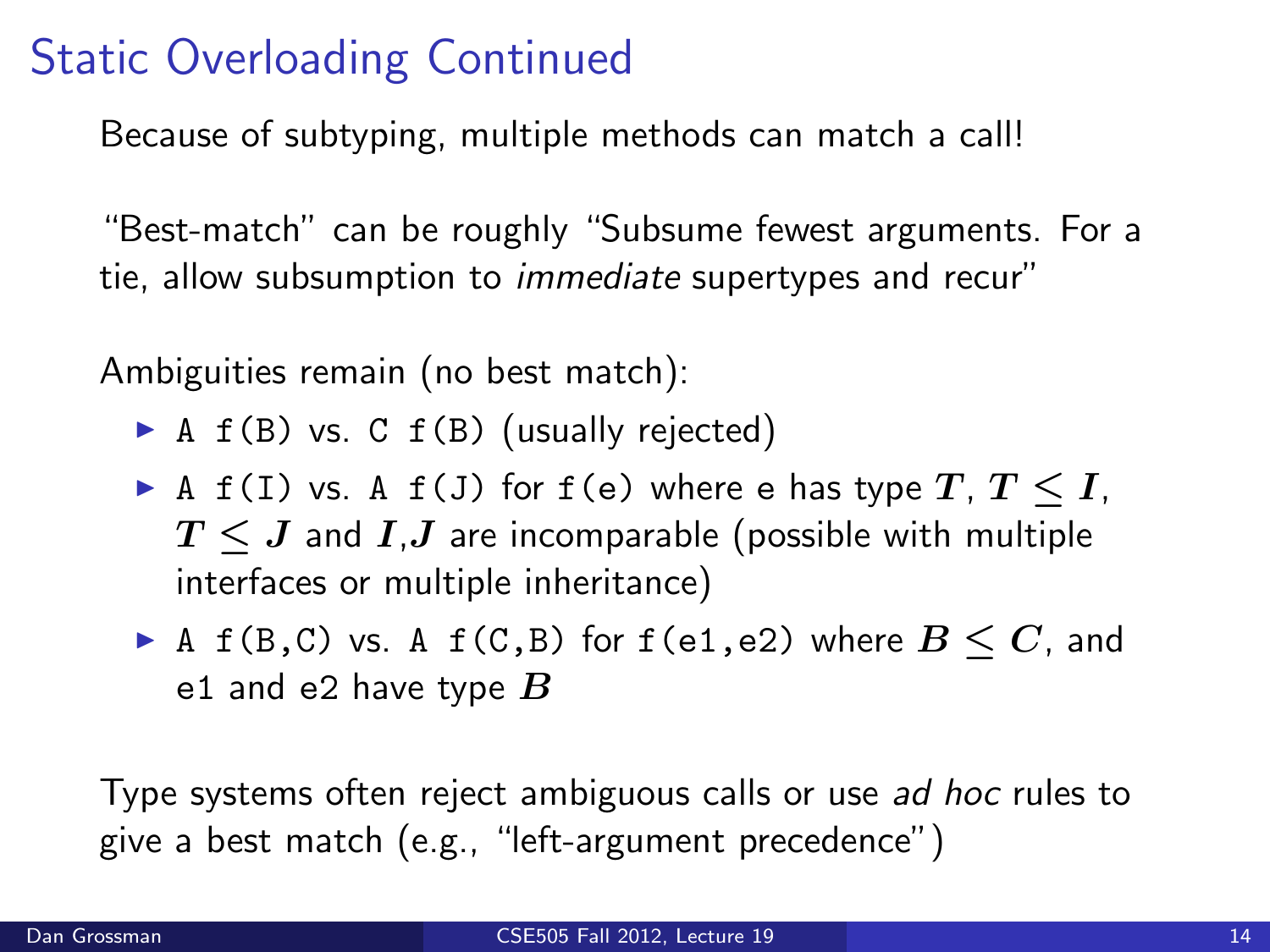## Multiple Dispatch

Static overloading saves keystrokes from shorter method-names

 $\triangleright$  We know the compile-time types of arguments at each call-site, so we could call methods with different names

Multiple (dynamic) dispatch (a.k.a. multimethods) is more interesting: Method-lookup a function of the run-time types of arguments

It's a natural generalization: the "receiver" argument is no longer treated differently!

So  $e1.m(e2,...,en)$  is just sugar for  $m(e1,e2,...,en)$ 

It wasn't before, e.g., when e1 is self and may be a subtype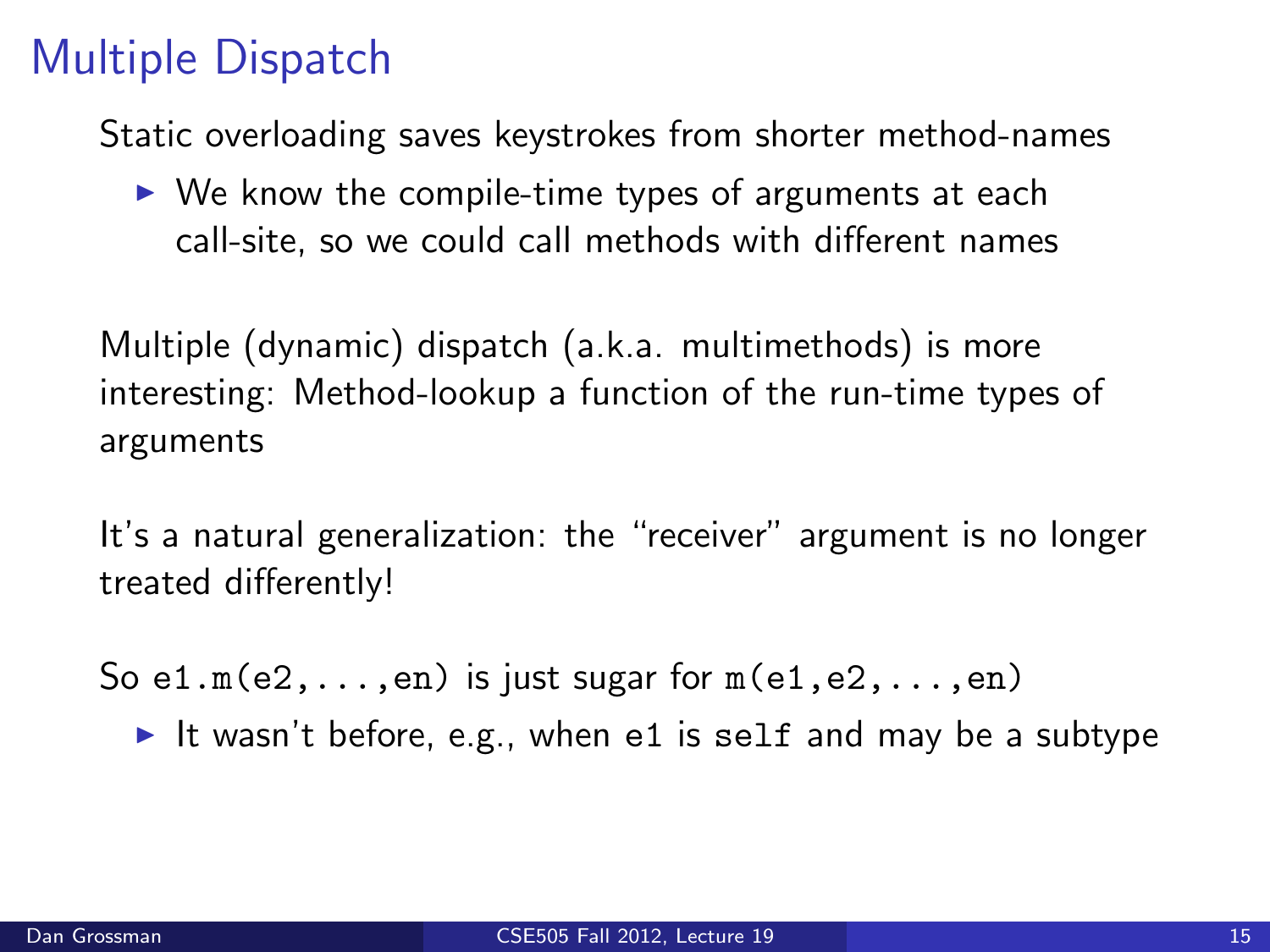#### Example

class  $A \{ int f: \}$ class B extends A { int g; } Bool compare(A x, A y)  $\{ x.f == y.f \}$ Bool compare(B x, B y) {  $x.f == y.f$  &&  $x.g == y.g$  } Bool  $f(A \times, A \vee, A \vee)$  { compare(x, y) && compare(y,z) }

Neat: late-binding for both arguments to compare (choose second method if both arguments are subtypes of  $B$ , else first method)

With power comes danger. Tricky question: Can we add "&&  $compare(x, z)$ " to body of f and have an equivalent function?

- $\blacktriangleright$  With static overloading?
- $\triangleright$  With multiple dispatch?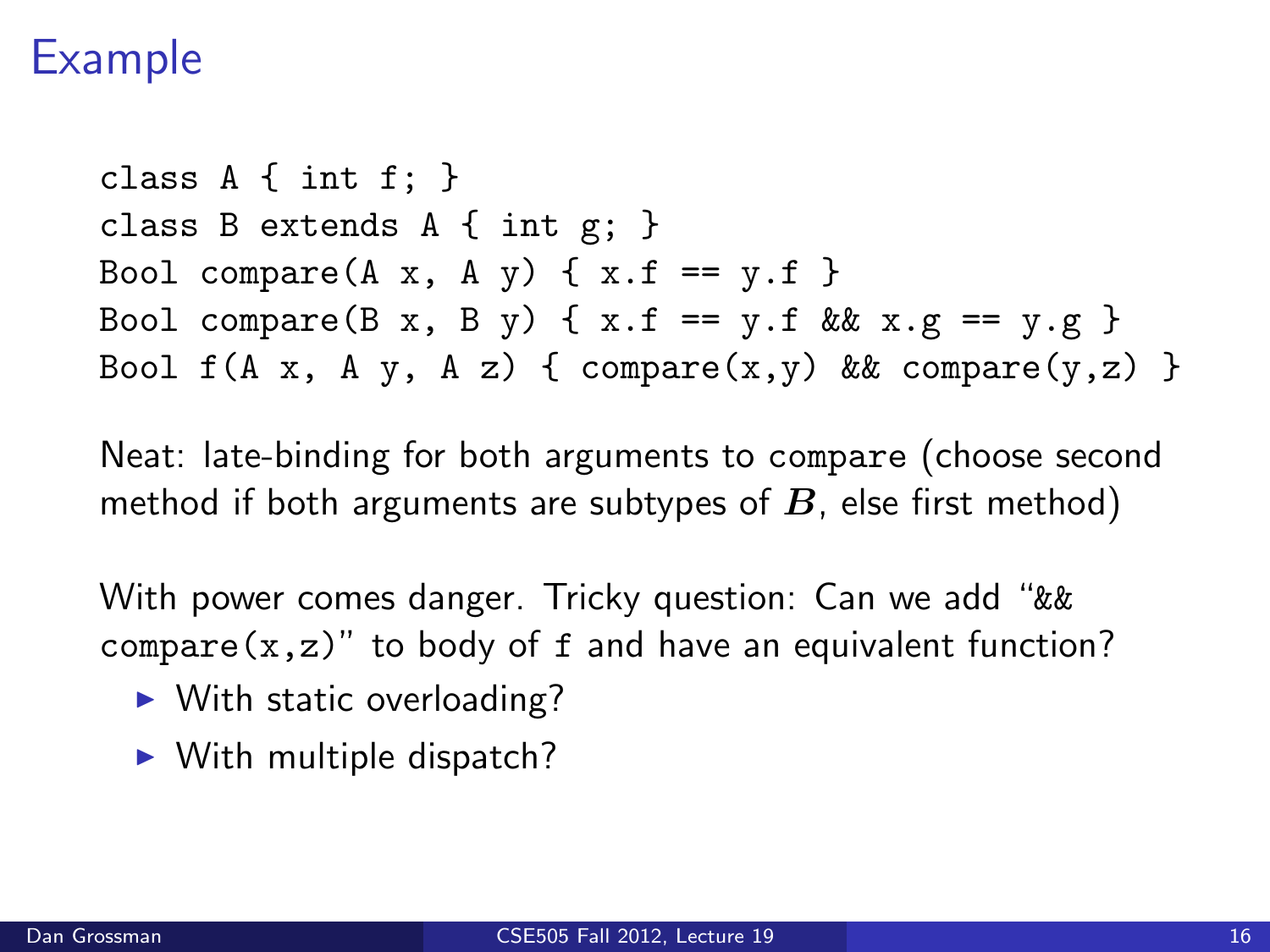## **Pragmatics**

Not clear where multimethods should be defined

 $\triangleright$  No longer "belong to a class" because receiver isn't special

Multimethods are "more OOP" because dynamic dispatch is the essence of OOP

Multimethods are "less OOP" because without a distinguished receiver the analogy to physical objects is reduced

Nice paper in OOPSLA08: "Multiple Dispatch in Practice"